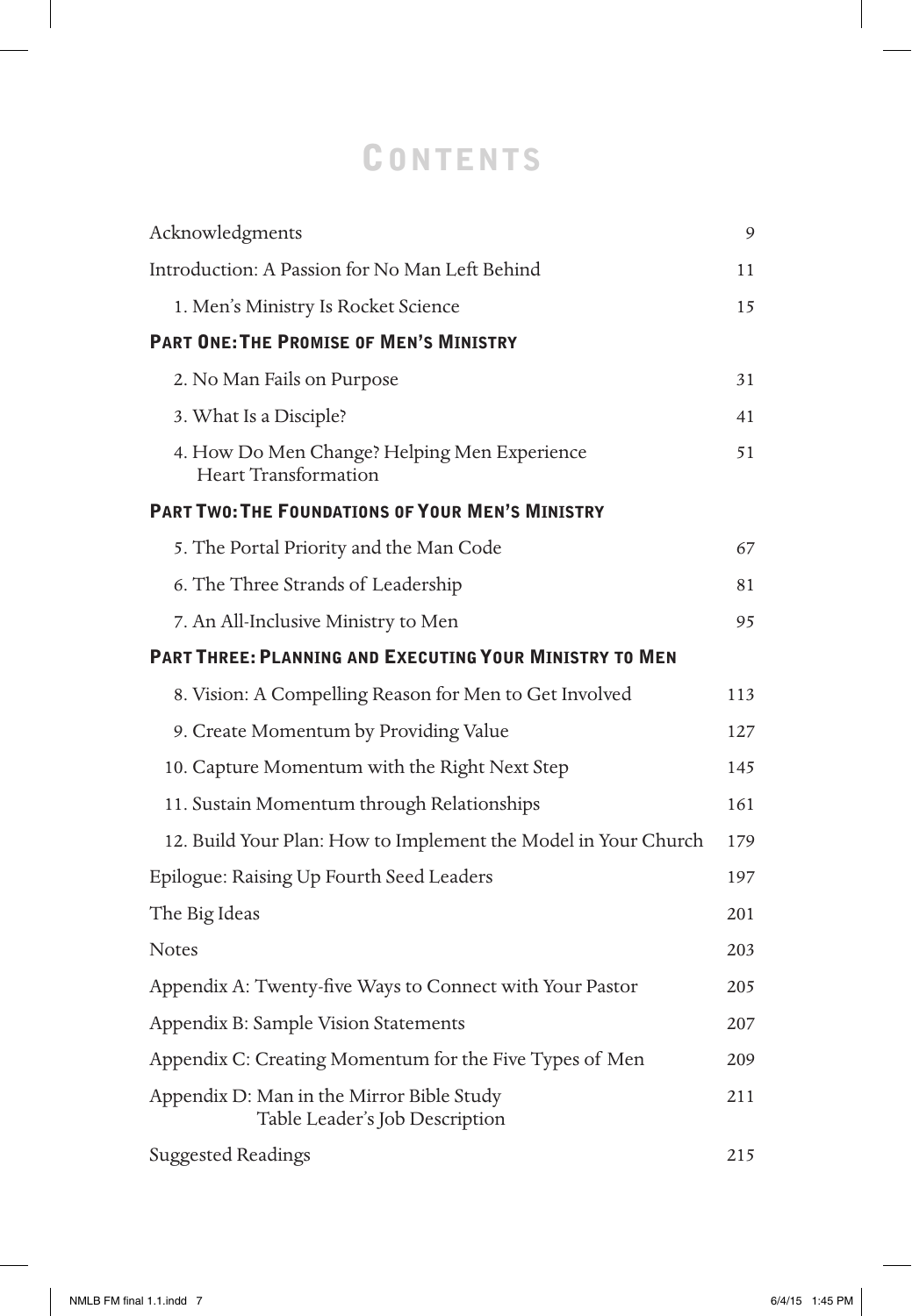# Men's Ministry Is Rocket Science 1

*Pat has a favorite business saying he picked up somewhere along the way, "Anyone can bring me a problem; I'm looking for people who can also bring me a solution." This chapter provides an overview of a proven system to help you disciple every man in your church. The rest of the book will unpack this system in detail.*

During a high-tech boom, a few young professionals in Orlando, Florida, were creating a dream company. With backgrounds in helping the homeless, the jobless, the disadvantaged, and the sick, they created a unique computerized system to track cases as they passed through the social services community.

As word got out about this new technology, inquiries poured in from all over the country. Soon they had a for-profit company, investors, and consultants. They were going to do good in the world. In the process, they hoped to do well for themselves too.

#### The American Dream

Brett was one of the dreamers. In the company's first year, they did their first million dollars in sales. It was hard work. One person was responsible for selling the software—Brett. He would go anywhere, anytime, to talk to anybody. Brett attended countless conferences and made dozens of sales presentations. He was living the American Dream: being in on the ground floor of a technology company.

Soon, venture capitalists started calling. They told Brett and his team how they should grow. They said if certain benchmarks were hit, they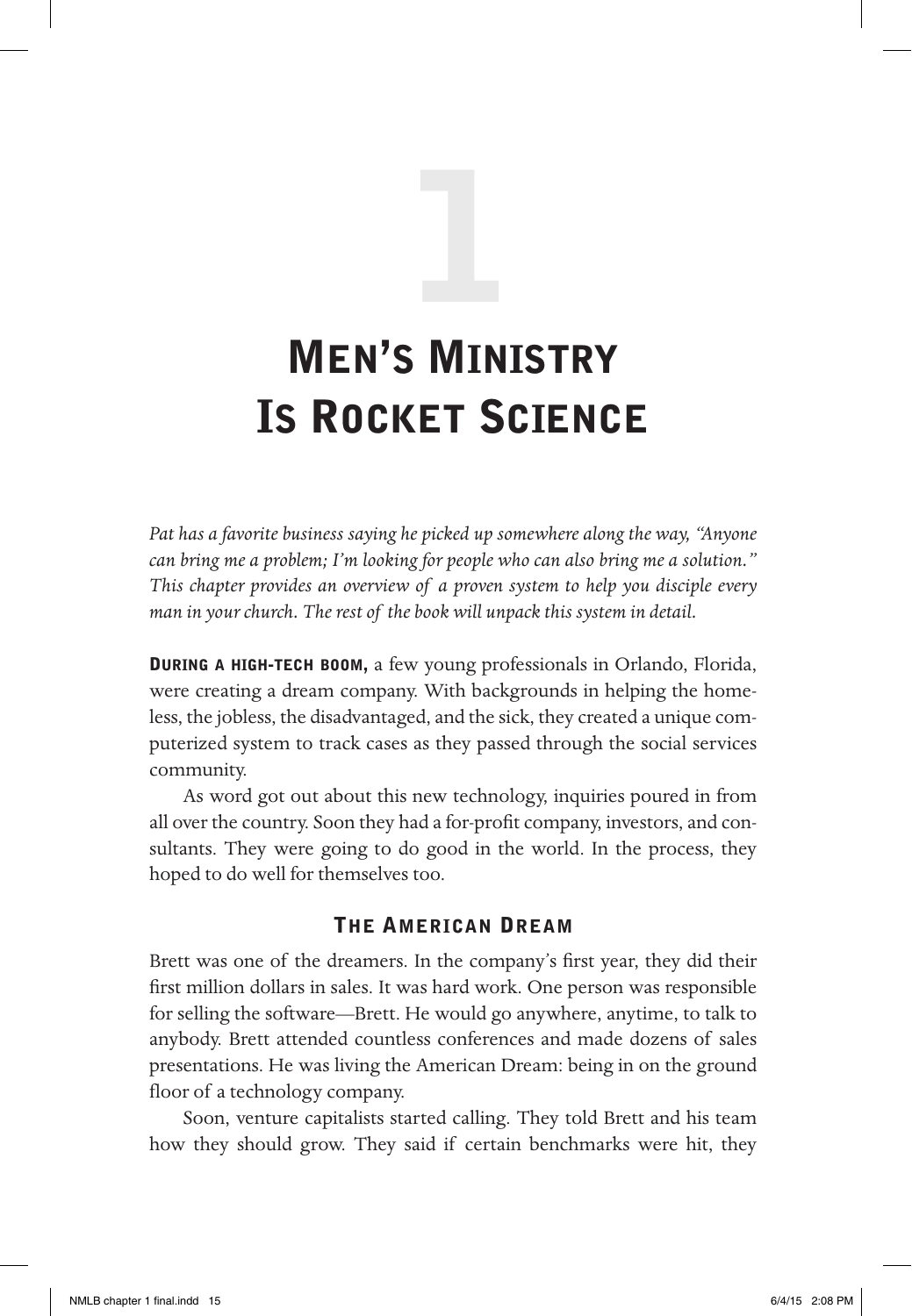would be ready to invest. Brett and his team began to believe they would hit it big.

Following the venture capitalists' advice, Brett hired a national sales force. Soon six people scattered across the country were looking for potential customers. But those salespeople were new to both social services and the technology, so after they found the prospects, Brett flew out to make the presentations. Instead of one person scheduling trips for him, Brett now had six people doing it!

#### The Bubble Bursts

Then the stock market started to go south. Suddenly, the venture capitalists who had been breathlessly waiting for the company to grow stopped returning phone calls—even as Brett and his team met the potential investors' benchmarks.

"When the going gets tough, the tough get going," Brett had heard all his life. So he worked even harder. Even without the capital from those investors, he was determined to make the company a success through sheer will.

One afternoon, Brett got an excited call from his representative in Texas. He asked Brett to come the next day to meet with a large government prospect. A little weary, Brett called his wife, Kimberly, to break the news. He told her he had to go on another trip, and on short notice. Kimberly's response caught him off guard. "That's OK," she said. "It's easier when you're not here."

Brett tried to laugh it off. "Easier when I'm not there. Ha!" He and his wife had two small children, were active in their church, and owned a home. What was she talking about? So when Brett got home, he asked her.

"I mean it's easier when you're not here," she repeated. "You're trying to build a company, I understand. But it's not easy for me either. You call at 5:30 to say you're finishing up and you'll be home in thirty minutes, then you walk in at 8:00. I try to keep dinner warm, but it's ruined. I'm the one who has to answer the kids when they ask, 'Where's Daddy?' or 'Why is Daddy so grumpy?' When you are here, you're so tired that you pretty much ignore us. So go on your trip. We'll be fine. Really. It's just easier when you're not here."

Brett was in trouble. Worst of all, he didn't really know how it happened. He had told himself he was doing it all for his family. He would buy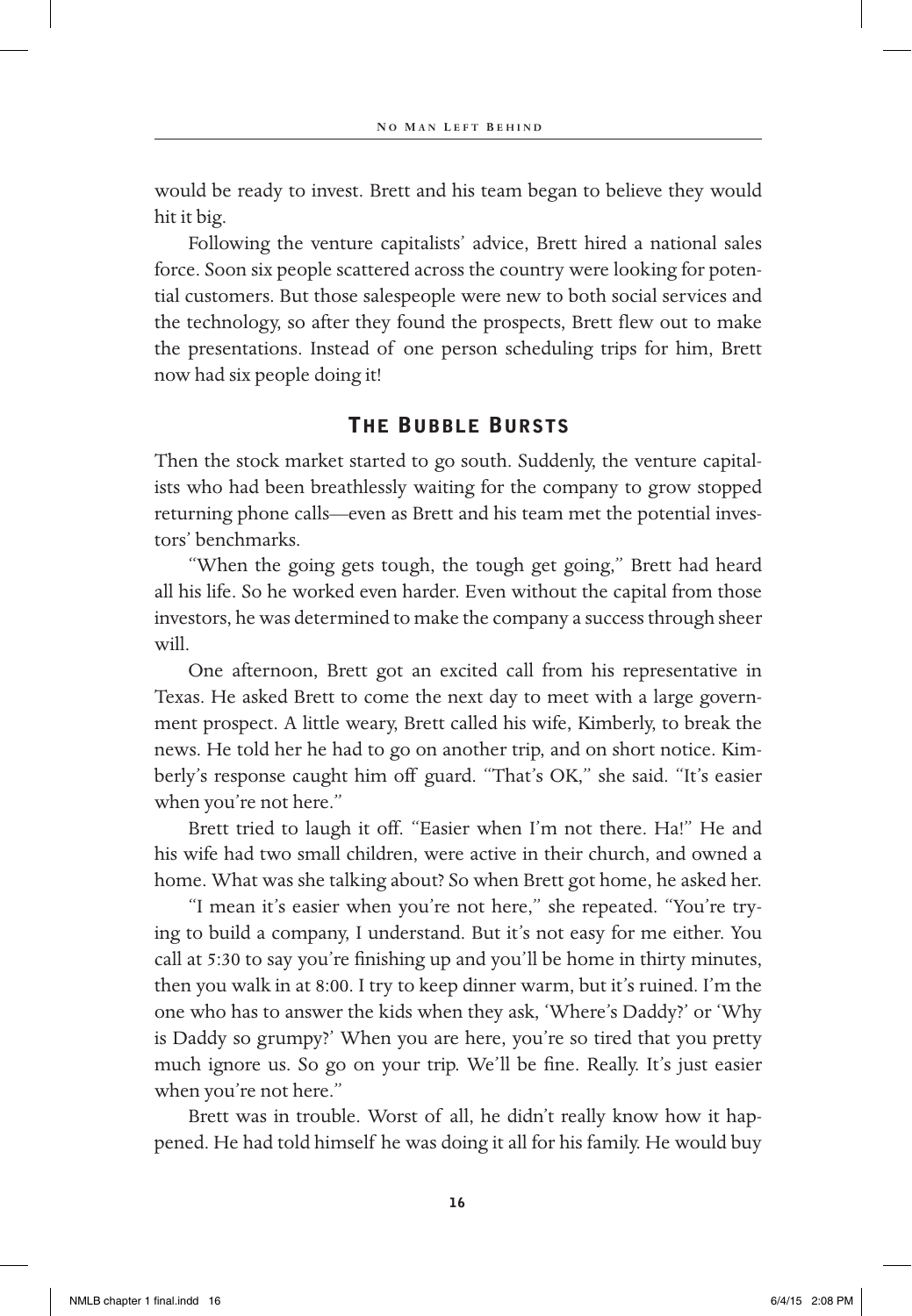a nice house in a good neighborhood for his wife; send his kids to good schools; give money to charity. But somewhere along the line, he had lost his way. He realized it wasn't really about his family; it was about Brett.

Ironically, while he was losing himself in his company, he and his wife were busy at church, where they led worship for several hundred grade school children in multiple services every weekend.

How did this happen? Brett grew up in church. Now he was a leader in his present church! And yet his wife and family preferred for him to be gone. It was easier. He had become a distraction in their lives.

Why was Brett being left behind? Why hadn't he connected with his church in a way that helped him become a passionate disciple of Jesus Christ?

#### The Paradox of Men's Ministry: It Is Rocket Science

*Men's Ministry.* How hard can it really be? Think about it: You've got men; you've got a church. Add a testimony, some pancakes, a prayer, and poof!—a men's ministry, right?

Man in the Mirror has worked with thousands of churches across America to help them disciple men. Leaders from churches all over the world have journeyed to Orlando to attend classes at our Leadership Training Center. This book is based on what we've learned from these and other churches. You get to stand on their shoulders.

To encourage and motivate these leaders, we used to tell them: "Look. What we're trying to do here is not rocket science."

And then during one class . . . a new insight. As we stared at this group of leaders struggling to reach men in their churches, we realized these were not clueless men. Many were successful businessmen and leaders in their churches. They were accomplished, intelligent, hardworking men. And yet, year after year they were struggling to reach and disciple their men.

Why? Because men's ministry is just grueling. As one of our leaders has said, "A man is a hard thing to reach."

Men's ministry actually is rocket science. While the process is simple enough, men themselves are quite complex.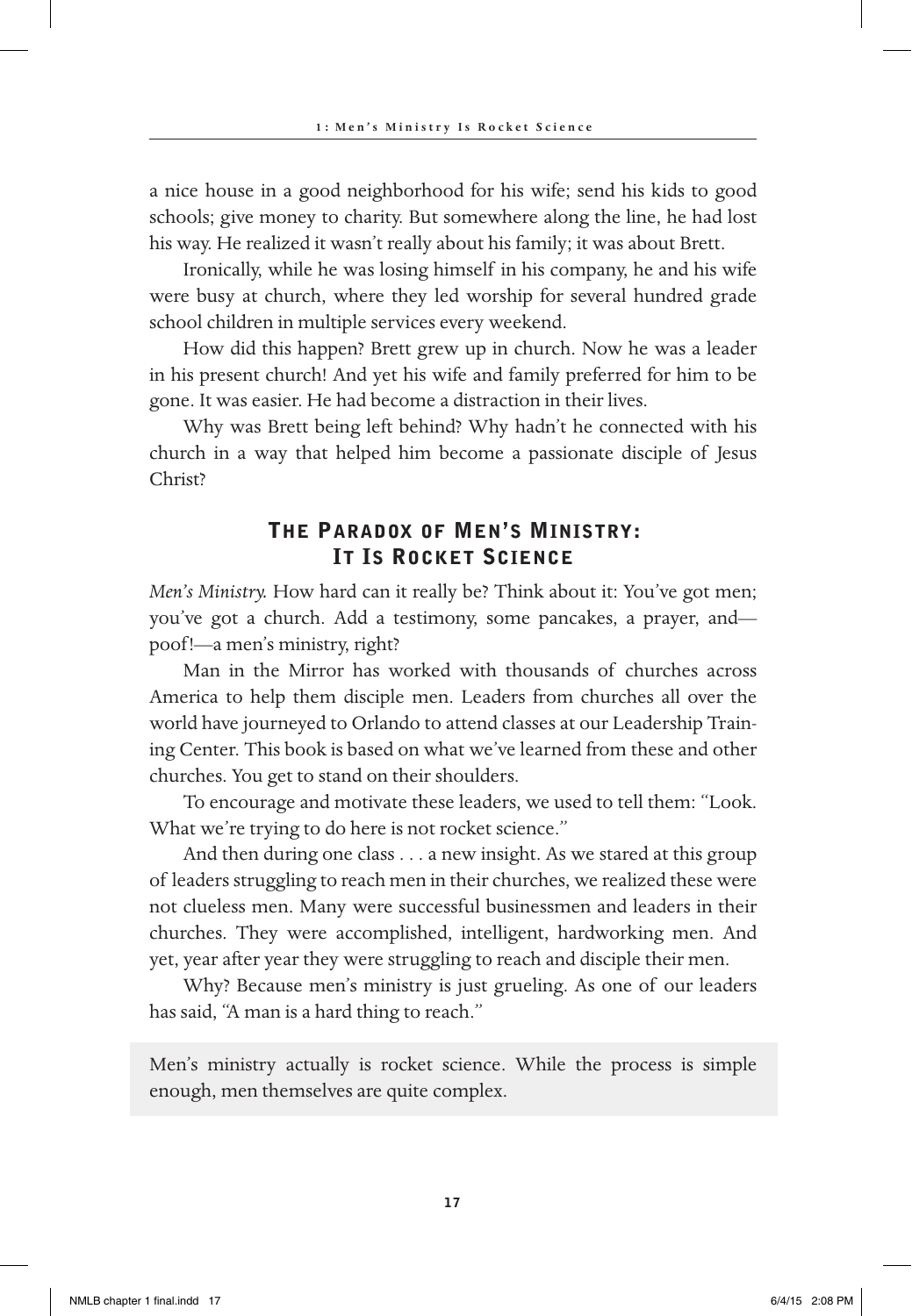When you are working on rockets, things are pretty objective. It's all about physical laws and mathematical concepts like gravity, velocity, angles of ascent, and coefficients of drag. But men are not nearly as predictable. Rockets don't get laid off, have trouble with their kids, or endure a health crisis.

Still, there are some parallels between rocket science and men's ministry. For example:

- *Gravity.* Most men shoulder the burden of supporting a family financially, trying to be a good husband and father, and resisting the temptations of a world that wants to drag them down.
- *Velocity.* New Christians go like gangbusters; but many men have been in church for a long time, and their enthusiasm is waning.
- *Angles of ascent.* Some men get it and steadily move forward; others careen back and forth in their spiritual journey, veering off and hurting people as they go. The key is to ensure they are moving toward Christlikeness.
- *Coefficients of drag.* Jobs, soccer games, family problems, church commitments, hobbies . . . All of these seem to hold men back—leaders too—as they seek to develop their faith and their ministry.

If you've been struggling to get traction in your men's ministry, this should bring you relief and hope. It brings relief when you understand it's not just you (it really is hard to reach and disciple men), and hope because this book contains a strategy that can help you do it. You can reach men in your church. You can get them to grow closer to Christ. This book will show you how.

#### The Physics of Men's Ministry

You must accept several constants, however, if you are going to launch and sustain a powerful men's ministry. (These will come up again later, but it's good to manage your expectations from the start.) Here are three realistic parameters to remember:

*First, it takes a long time to make a disciple*. Jesus spent three years with His disciples, traveling with them, eating with them, teaching them. Even then, one of them sold Him out, another one denied he even knew Him, and all of them panicked and hid after Jesus was killed. How can we expect to make disciples in a twenty-four-week class? The corollary to this is . . .

*Second, it can take up to ten years to build and sustain a successful men's*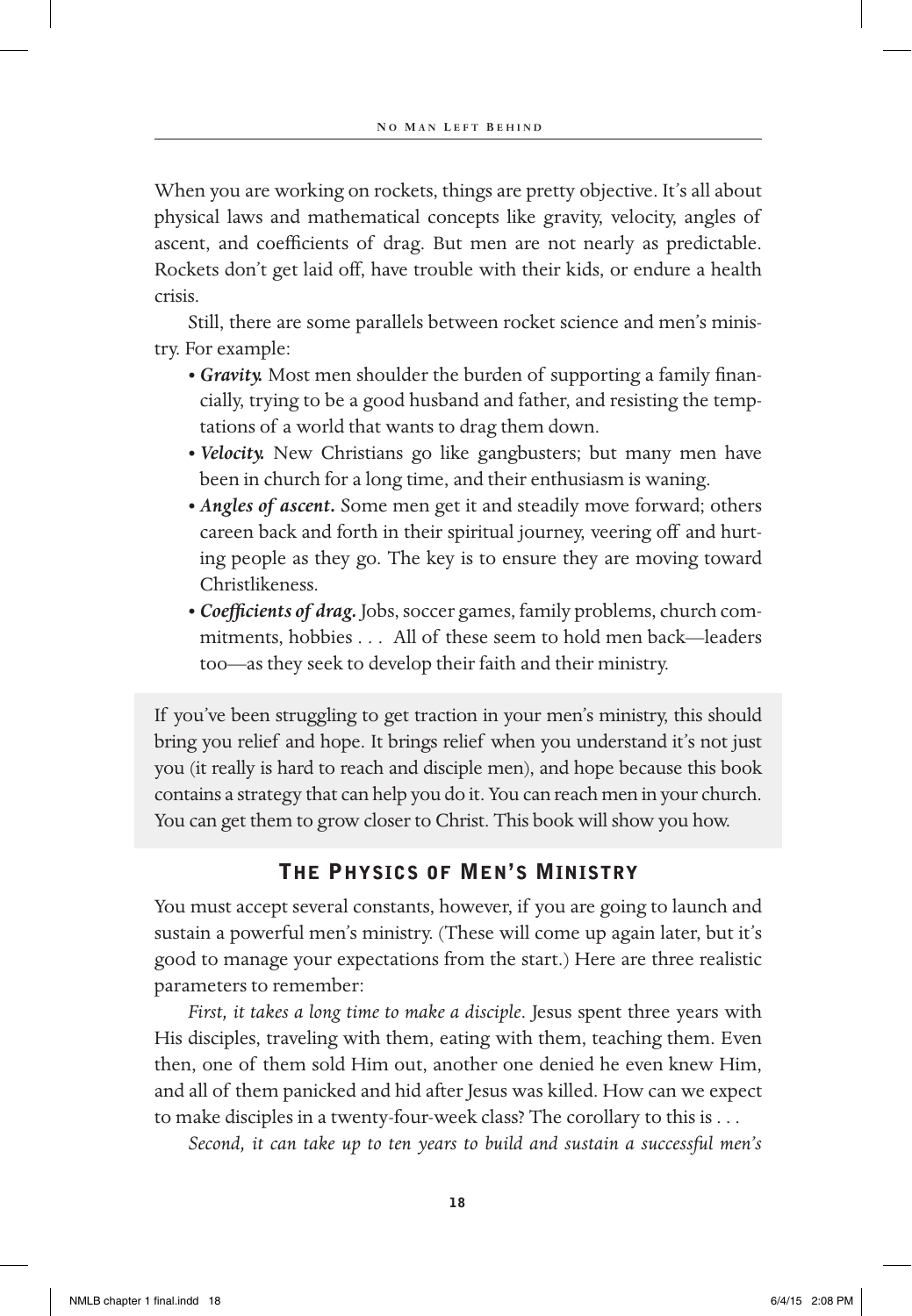*ministry.* That's right. Ten years. As Richard Foster said, "Our tendency is to overestimate what we can accomplish in one year, but underestimate what we can accomplish in ten years."<sup>1</sup> There's just no such thing as an "overnight men's ministry success story." If you stick with it, eventually you'll look around your church and see men who are disciples and leaders. You'll realize that your ministry is responsible in some way for most of those men. And it will take ten years. You are not called to produce immediate results, just to be faithful.

*Third, there are no "Five Easy Steps to an Effective Men's Ministry."* There aren't even five hard steps. At the Leadership Training Center we sometimes refer to this as "Insert Tab A into Slot B Men's Ministry." It just doesn't work that way. This book is *preceptive*, not *prescriptive*. We explain "why" and "how" to disciple men, but we don't specify exactly "what" you should do. Instead, we will help you plan your own concrete next steps according to the culture and needs of your church.

#### FROM PROTOTYPE TO MANUFACTURING

The hard, cold reality is that we will not see a revival in America and the world if effective disciple-building of men in churches does not move from the prototype stage to the manufacturing stage. What do we mean by that?

Imagine you were alive in 1900. You might have seen an automobile drive through town. People would have gathered to point and stare at this unusual new apparatus. But only twenty-five years later, to see an automobile would have been no big deal. Why? Because in 1913 Henry Ford

invented the assembly line with a conveyor belt. By 1927 the Ford Motor Company had manufactured fifteen million Model T's! Ford helped move the auto industry from the prototype stage to the manufacturing stage.

Right now, hundreds of churches are doing a wonderful job discipling men. You may have heard about some of them—we can all point and stare and learn from their success. But there

### THE **BIG** IDEA

The discipleship system of your church is perfectly designed to produce the kind of men you have sitting in the pews.

are about 350,000 churches in America. Our passion is to see a dynamic disciple-making ministry to men in hundreds of thousands of churches. Discipling men needs to move from an unusual activity in a few churches to a common characteristic of the life of most churches.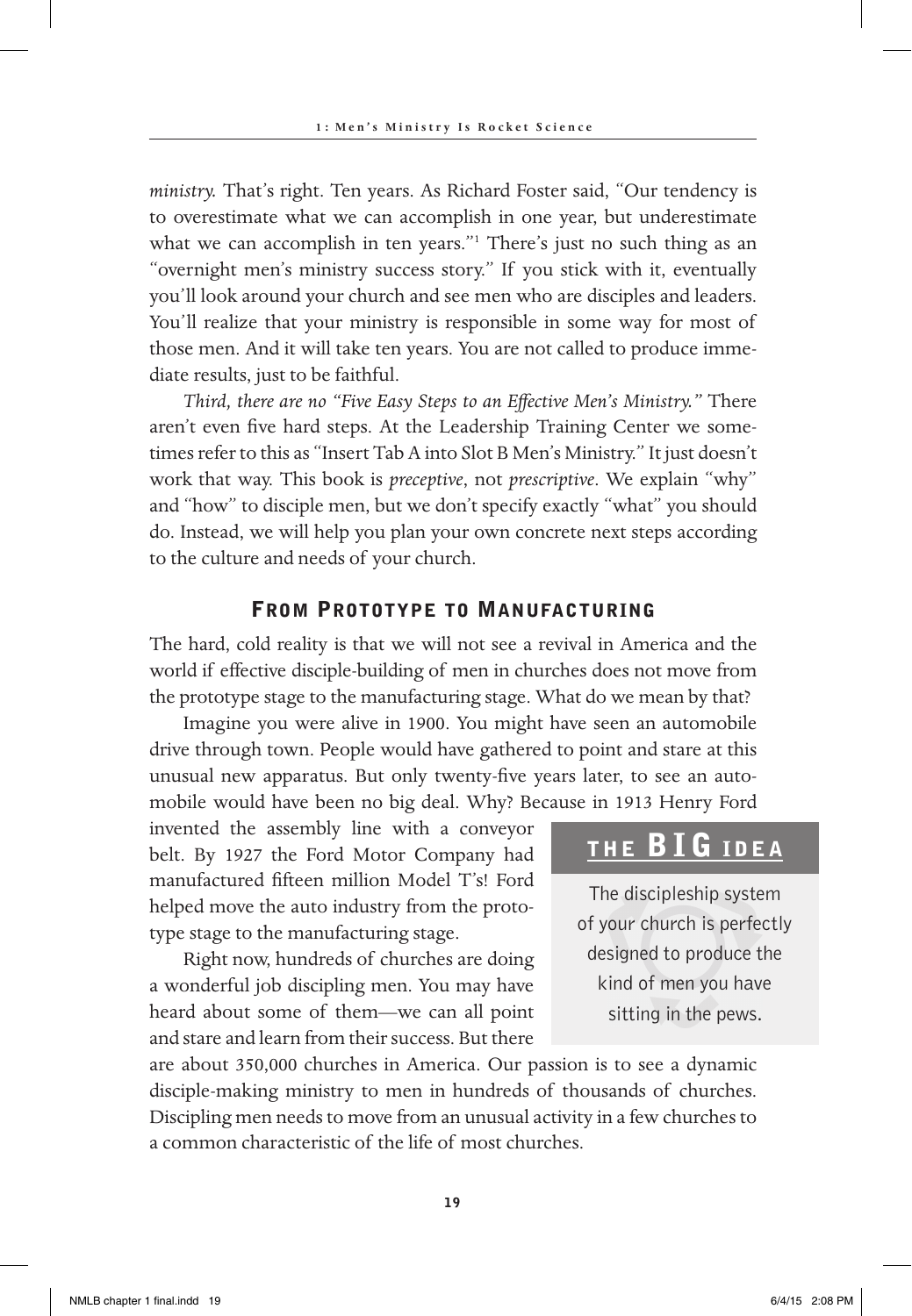#### a system Perfectly DesigneD

What about your church? In business we have an axiom: "Your system is perfectly designed to produce the results you are getting." Imagine a factory where the front right fender falls off of every third car that rolls off the assembly line. The manufacturing "system" of the factory is perfectly designed to produce cars that have a one in three chance of a fender falling off!

This applies to more than manufacturing processes. The same can be said of ministry systems (or models). In other words, the discipleship "system" of your church is perfectly designed to produce the kind of men you have sitting in the pews (or not sitting in the pews, as the case may be).

#### **HOW THIS BOOK IS STRUCTURED**

That's why at Man in the Mirror we focus on helping churches by equipping and training leaders, and that's why we wrote this book. We will present you with a system designed to sustain an effective disciple-making ministry to men in your church. This model has been proven in local churches—it's a system that works, a system that's designed to create passionate disciples.

| THE NO MAN LEFT BEHIND MODEL-                                                                                    |
|------------------------------------------------------------------------------------------------------------------|
| A System Designed to Produce Passionate Disciples                                                                |
|                                                                                                                  |
| WIDE<br>DEEP<br><b>MEN WHO</b><br>NEED CHRIS<br>MAN<br><b>MAN</b><br><b>MAN</b><br>ALL-INCLUSIVE MINISTRY TO MEN |
| <b>DISCIPLE</b><br><b>CREATE</b>                                                                                 |
| <b>VISION</b><br>CAPTURE<br><b>SUSTAIN</b>                                                                       |
| THE THREE STRANDS OF LEADERSHIP<br><b>DISCIPLE</b><br><b>A MAN CODE</b>                                          |
| <b>DISCIPLE</b><br><b>DISCIPLE</b><br><b>PORTAL PRIORITY</b><br>DISCIPLE DISCIPLE<br><b>DISCIPLE</b>             |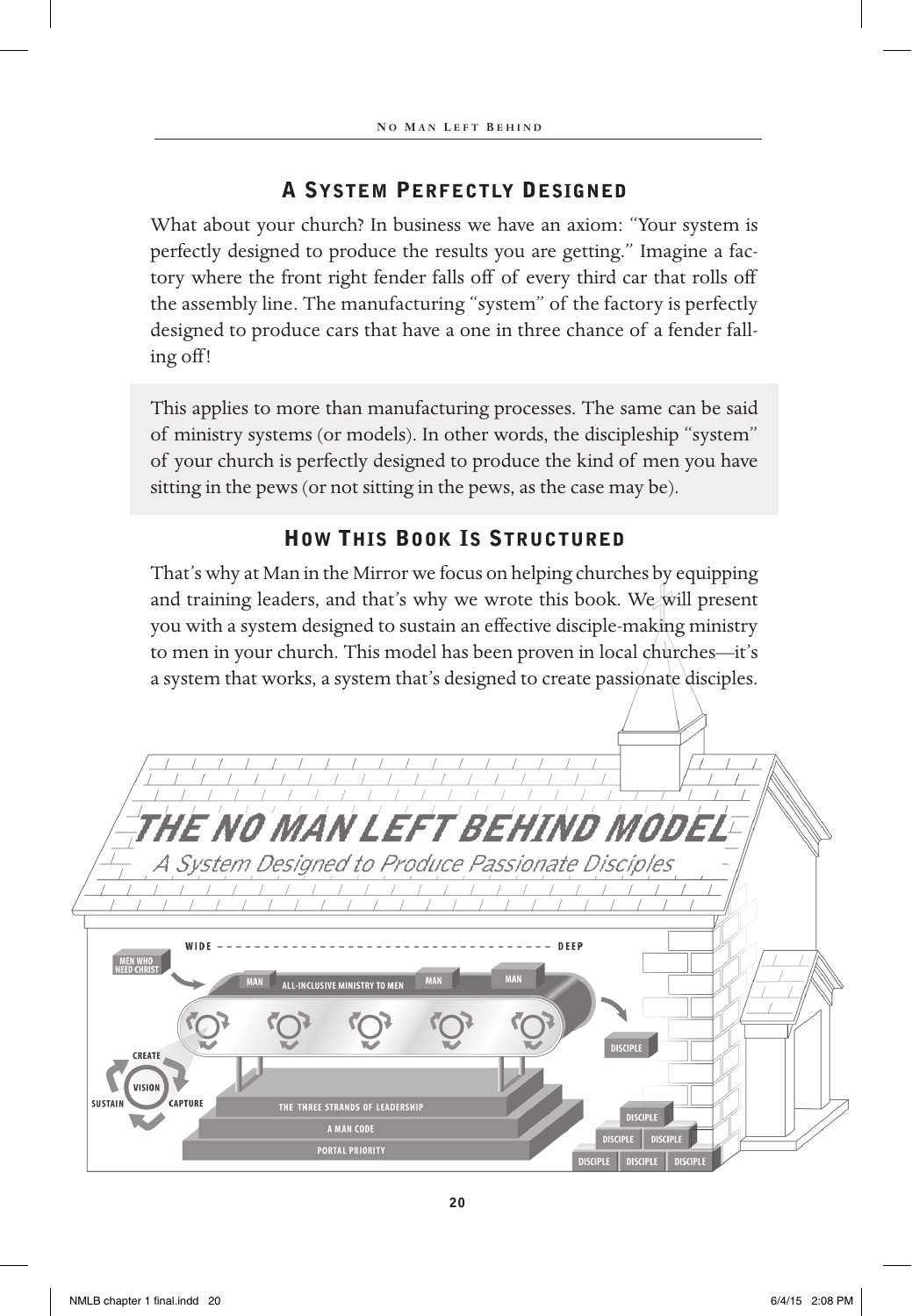This model demonstrates how to build a "people mover" or "conveyor belt" to disciple men within your church. Just like a moving sidewalk at an airport or an assembly line at Henry Ford's factory, this process helps men get from where they are to where God wants them to be.

The remainder of this chapter presents an overview of the components of the model as well as a preview of what's to come in the rest of the book. We'll take a helicopter view and fly over the major concepts and insights. Don't feel like you have to grasp it all now because the following chapters unpack each aspect step-by-step.

Why are we presenting these items here? It's important to be familiar with all these ideas before discussing each one in detail because together they form an integrated whole. This system is most definitely more than the sum of its parts.

The model—and this book—has three sections. The focus of *Part One*: *The Promise of Men's Ministry* is to better understand how men are doing, what they need, and how to help them. The focus of *Part Two*: *The Foundations of Your Ministry to Men* is to understand the building blocks of a sustainable discipleship system in your church. The focus of *Part Three*: *Executing Your Men's Ministry* is to give you a strategy to disciple every man in your church.

By the end of chapter 12—especially if you work through it with a team—you will create a concrete plan for exactly what to do in your church.

Part one will be explored in chapters 2–4; part two in chapters 5–7; and part three in chapters 8–12. Here's a quick introduction to each.

#### Part 1: The Promise of Men's Ministry: What Your Church Can Do for Men

Before you start building a system, it's a good idea to understand both your starting and ending points. We begin with the men. Exactly what is it we hope to accomplish with them?

The men you are trying to reach are the raw materials of your system. The men in your church and community are the inputs on the left side of the conveyor belt. You will read more about the state of men in America in chapter 2.

*Disciples.* Your goal is to create an environment that God can use to produce disciples. *Disciples* are men who are called to walk with Christ,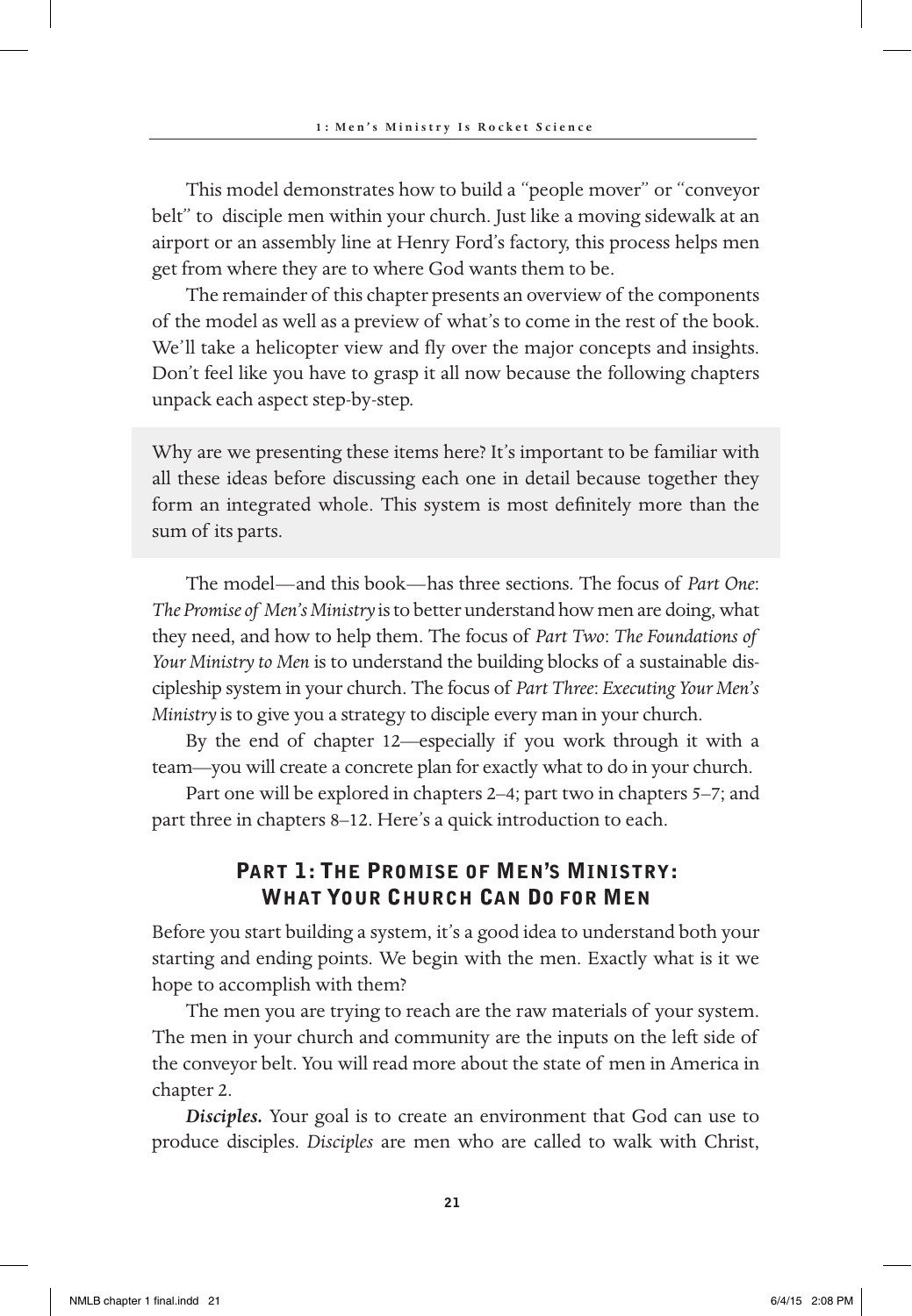equipped to live like Christ, and sent to work for Christ (1 Timothy 3:15– 17). These are the *outputs*, or products, of your men's ministry system. Disciples are biblical Christians. Some will become leaders, and some of these leaders will become allies. (Read more about disciples in chapter 3.) What do men look like at each of these stages?

- 1. *Biblical Christians.* These are men who grasp the gospel and are hungry to grow. They have stopped seeking the God they want and have begun to seek the God who is. They understand that change takes place from the inside out. They know from their own experience that Christianity is not about behavior modification; it's about heart transformation. We go into greater detail about biblical Christians in chapter 9.
- 2. *Leaders.* These are men who are beginning to live out of the overflow of their own personal relationship with Jesus. No longer are they concerned only with their walk with God; now they want to do what it takes to help other people grow too. These are the "trustworthy" men who will, in turn, pass what they have learned on to others (2 Timothy 2:2 TLB). Read more about leaders in chapter 6.
- 3. *Allies.* These are men who have become passionately convinced that God can use them and your church to transform the world for His glory. These are the men who become future members of your men's leadership team and fuel growth in your discipleship ministry with men. Pray and focus your energies on creating allies. Read more about allies in chapter 4.

#### Part 2: The Foundations of Your Ministry to Men

Three components provide a solid base on which to build your men's ministry—the *Portal Priority* (your philosophy of ministry), a *Man Code* (the environment you create for men), and the *Three Strands of Leadership.*

*The Portal Priority.* Churches that reach men effectively make discipleship their *portal priority* (see Matthew 28:19). By this we mean that all the other initiatives of the church serve the purpose of discipleship. You cannot produce worshipers by begging men to worship; you can't produce tithers by guilting men to give; you can't create evangelists simply by training men to share. Men will not worship a God they do not know and revere; they won't give to a God they don't love; and they won't share about a God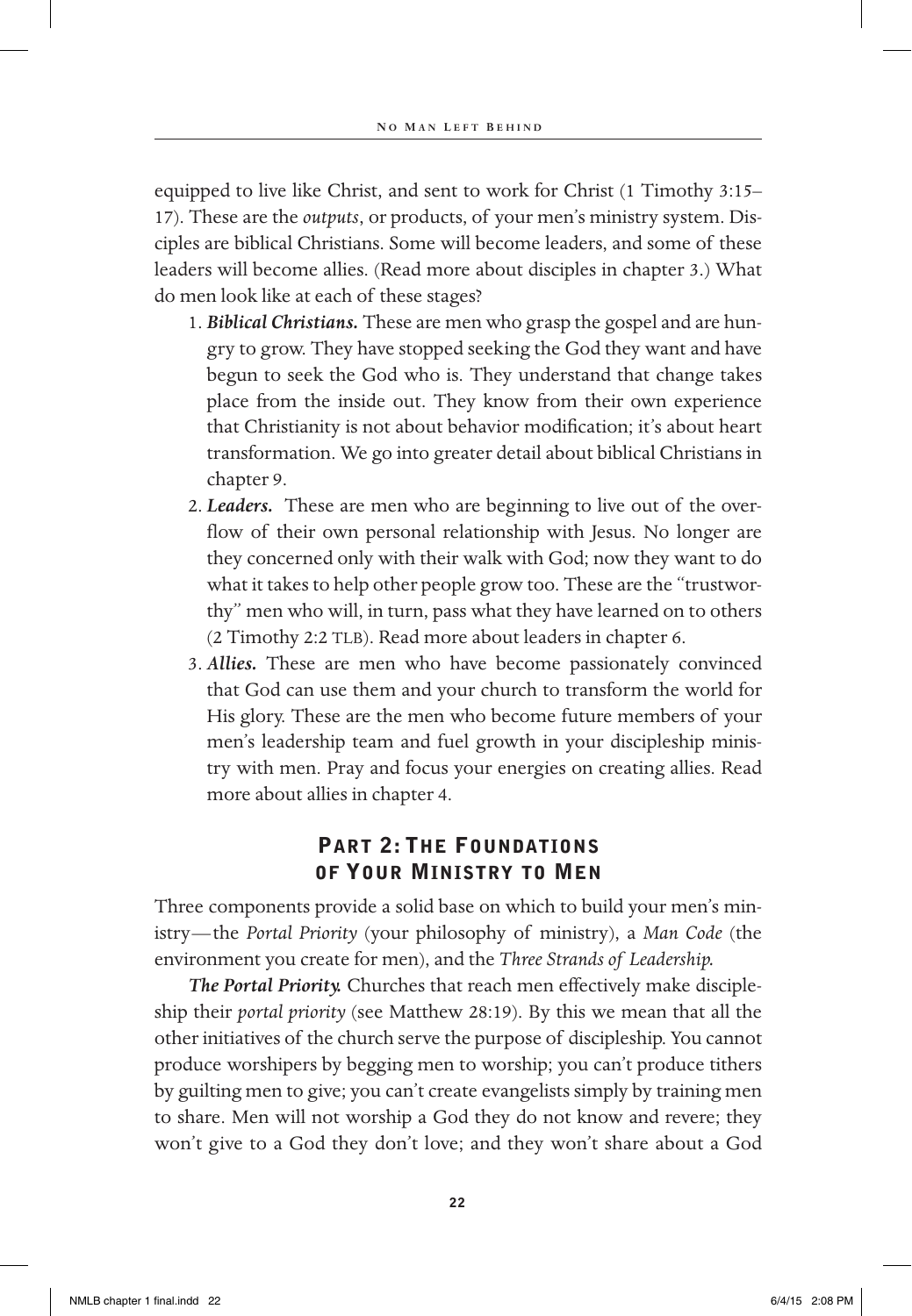they aren't passionate about. Jesus' model is to produce disciples who worship, disciples who tithe, and disciples who are passionate to share the good news about what He has done for them. We discuss the portal priority in chapter 5.

*A Man Code.* Churches that effectively disciple men have a strong masculine atmosphere. They create an unwritten "man code" that defines what it means to be a man in their church. New men soak it in from the atmosphere: "To be a man here is to be important and valuable, and also to play a part in what God is doing to transform the world." Sometimes the incredible adventure of following Christ is buried beneath boring bulletin announcements. Make your church a place where men can be men. You'll read more about a man code in chapter 5.

*The Three Strands of Leadership.* To disciple all the men of your church and community, your conveyor belt will need a strong foundation—leadership. Successful discipleship ministries for men have the active involvement of the senior pastor, a committed leader, and an effective and renewed leadership team—three strands of leadership (like the cord of three strands in Ecclesiastes 4:12). Leadership is explored in chapter 6.

#### Above the Foundation: The Process

On top of this foundation, we will help you build a "conveyor belt"—the process of your men's ministry.

*Wide to Deep.* Churches that reach men build a system that moves men along the "Wide-to-Deep" continuum. A goal of your church's ministry with men is to take men who don't know Christ (interested in opportunities on the wide side) and move them along to become passionate disciples (invested in ministry on the deep side). Each activity or program in your church will appeal to men who are at different points on the continuum. One role of leadership is to make sure all your leaders are on the same page and that you have the entire continuum covered to help disciple every man.

*All-Inclusive.* Develop an all-inclusive mind-set by recognizing that everything your church does that touches men is men's ministry. In other words, the size of your men's ministry is equal to the number of men in your church. The traditional definition of men's ministry is only those activities that happen when men are by themselves, such as a Saturday morning breakfast. An all-inclusive ministry disciples men right where they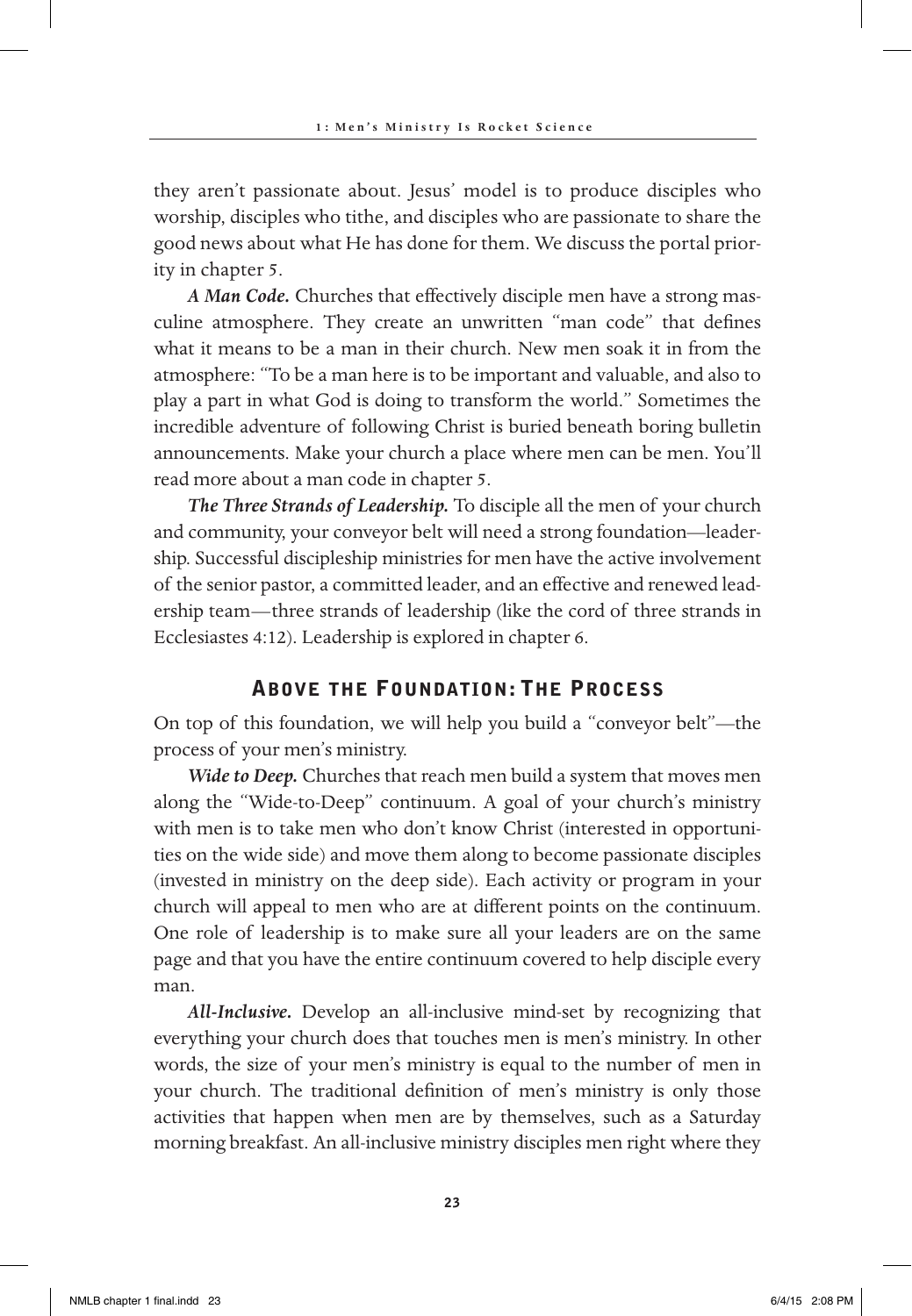are, maximizing the kingdom impact of every interaction with every man. You have a "men's ministry" with every man in your church—the only question is, "Is it effective or ineffective?"

The wide-to-deep continuum and the all-inclusive ministry are both detailed in chapter 7.

#### Part 3: Planning and Executing Your Men's Ministry

Once the conveyor belt is built, you need an engine to start it in motion. You'll build and execute your plan with the "Vision-Create-Capture-Sustain" strategy. Implementing this strategy helps move men step-by-step **CAPTURE** along the continuum to become mature disciples. Here's a brief introduction to each element. (They are described in detail in chapters 8–11, respectively.) **VISION CREATE**

*Vision.* Churches that produce disciples clearly define and communicate their *vision* in ways that resonate with men. Use a name, slogan, and/ or phrase that connect with men at a gut level. In every interaction you have with men, explain clearly and passionately how this event or activity helps fulfill your purpose and brings glory to God.

*Create. Create momentum* with men by creating *value.* Get a man started in discipleship by helping him take a new step spiritually. Invite him to breakfast, to church, or to a special men's activity. If he says yes, it's because you have given him something he believes will be valuable.

*Capture. Capture momentum* by giving every man a "right next step" at the time that you create momentum. Use short-term, low-threshold activities that make it easy for a man to keep moving forward. For example, offer a six-week topical study on a commonly felt need, such as money or work. Make sure you capture momentum by asking men for a commitment at the time they most feel the value.

*Sustain. Sustain momentum* by engaging men in the most effective longterm discipleship processes of your church. As quickly as possible, help men enter into meaningful relationships with other men. Most lasting change takes place in the context of relationships. Sustain change by focusing on the heart rather than allowing men to simply be nice and perform.

Repeat this cycle over and over through your interactions with men and see how God uses it to help men become passionate disciples.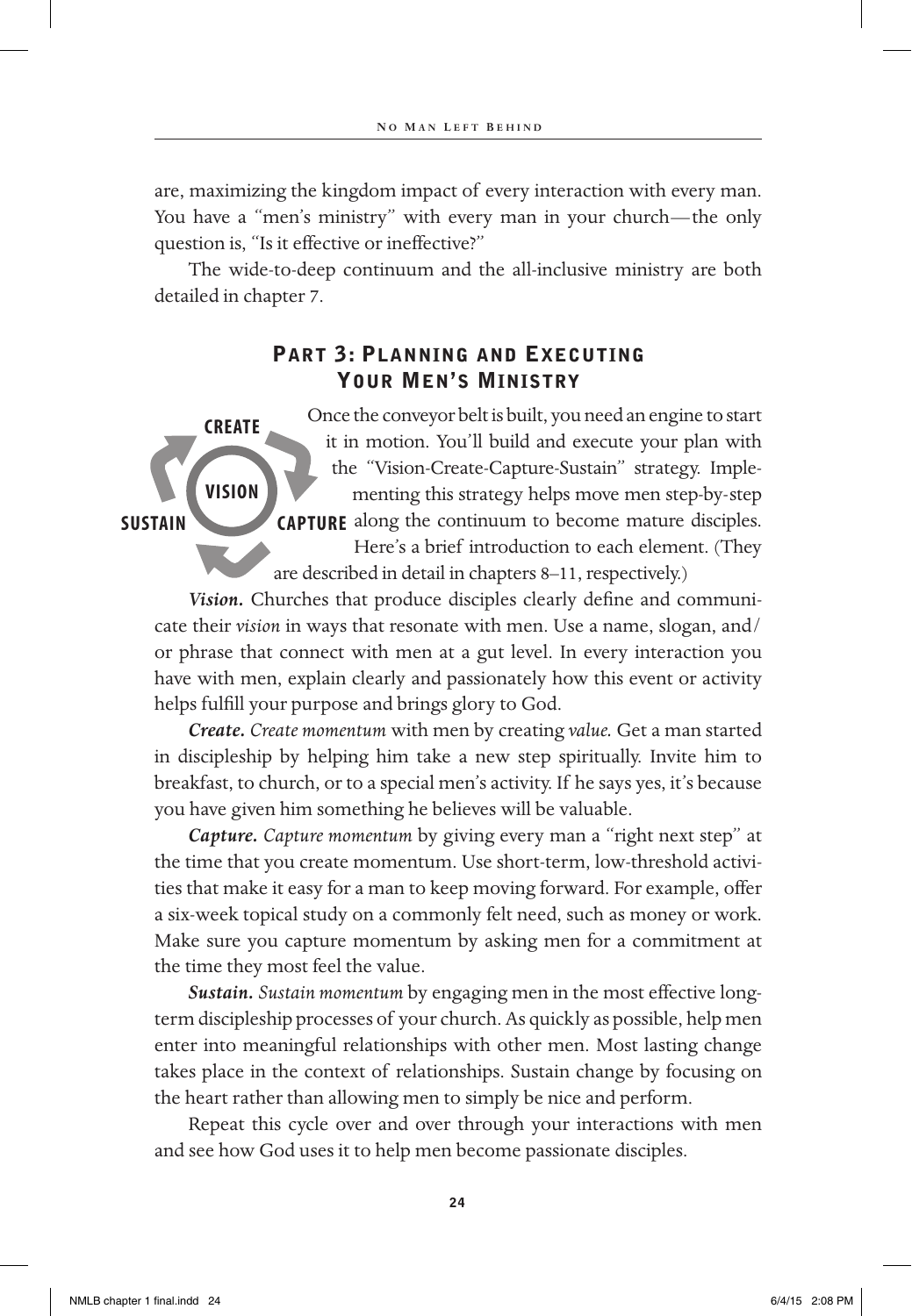*Building Your Plan.* This system will work differently in every church. In chapter 12, we walk through the entire model again step-by-step. We give you two sets of exercises—one to work through in the next three months, the other in the next year. This will give you a chance to build a concrete plan that fits *your* church.

What's the result of implementing this system in a local church? You'll be a part of a dynamic church filled with passionate men who live and love like Christ. We have seen this in hundreds of churches across America.

#### Why Is This So Important?

Many leaders we talk to have expressed astonishment over the statistic from Barna Research that only 4 percent of Americans and 9 percent of bornagain Christians hold a biblical worldview.2

Given the vast amount of money spent by the church each year approximately \$31 billion in 2001<sup>3</sup> (churches representing 49.4 million members)—one is tempted to ask, "What has the church been making, because it sure doesn't seem like it has been making disciples?"

The consequences are staggering. A whopping 40 percent of the baby buster generation were raised by divorced or separated parents. Now the sins of the fathers are being visited on the next generation: Tonight, 33 percent of America's 72 million children will go to bed in a home without a biological father. And 66 percent of them are not expected to live with both biological parents through age eighteen.4 We are now bearing the full brunt of our failure to disciple men.

#### The Opportunity: The Man Comes Around

The story we told at the beginning of this chapter is not an illustration. It's the true account of one of the authors—Brett Clemmer.

About the time his wife told him it was easier when he was gone, Brett got a call from a friend, Kevin. "You know how our wives are meeting in that women's Bible study? Well, I was talking to some of the other husbands. Maybe we should have a guys' group too—if for no other reason than to protect ourselves, because I'm pretty sure they're talking about us." Brett was pretty sure too. He wondered what Kevin had heard about *him*? "Sure," Brett said. "What are we going to study?"

"Remember the book they handed out in church a few weeks ago? Just bring that and we'll see if we want to use it."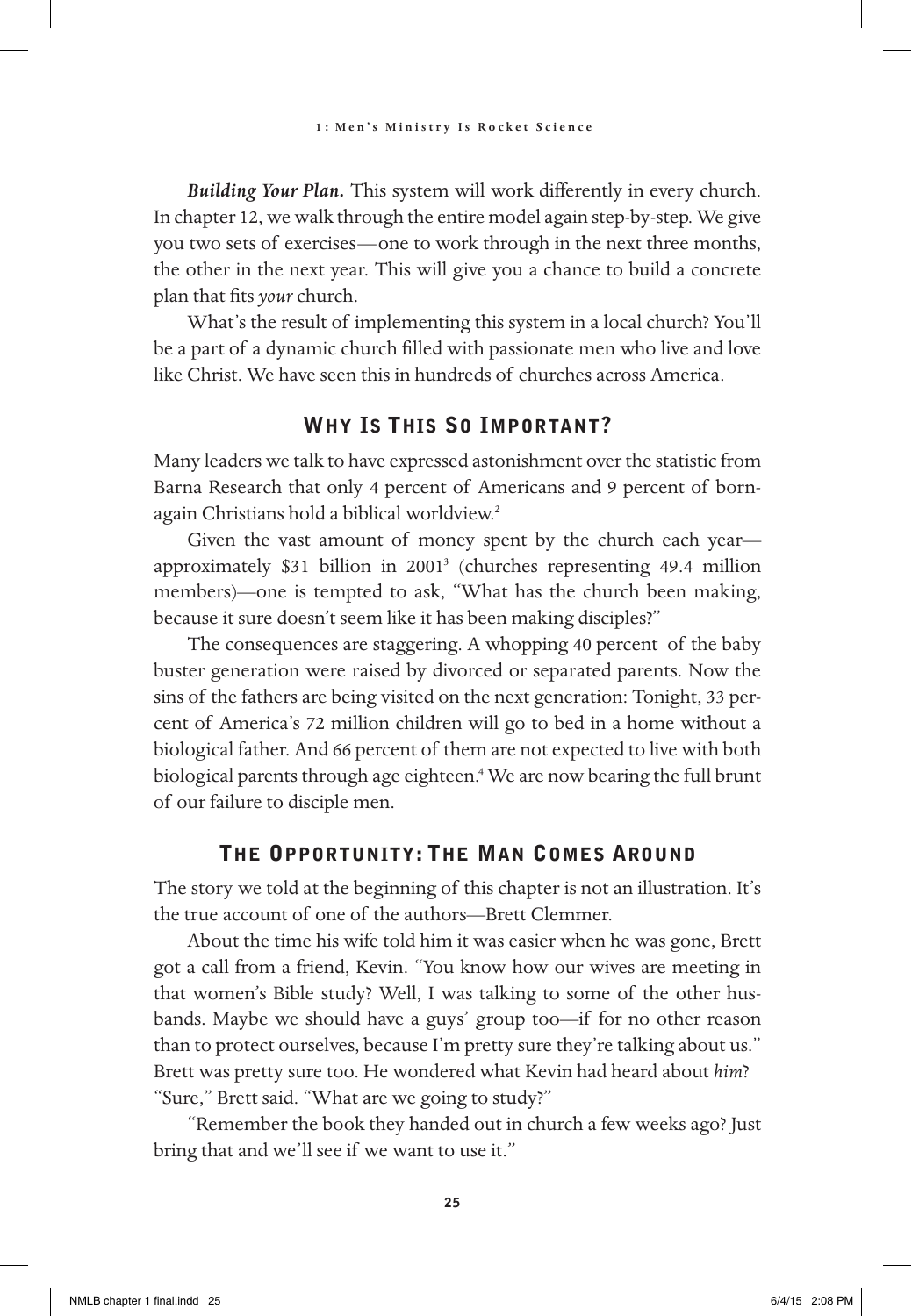Brett brought the book. That group, Brett says, was the beginning of a rebirth of his faith:

"The book was *The Man in the Mirror.* We decided to study it, and it saved my marriage, my family, and in many ways, my life. The book spoke directly to what I was going through—the whole concept of *cultural Christianity* seemed like it was taken right from my experience."

Brett adds the most important part of their study was the half-dozen guys he met—"all of us struggling to be good fathers and husbands, all working too hard and trying to find balance. It gave me brothers. And together, we journeyed toward Christ."

Brett's software company eventually went out of business. "But a funny thing happened as my dream of building a company died," Brett said. "As my career plummeted, my relationship with my wife and my kids soared. And I found new life in my relationships with my brothers and with God. Why? Because someone chose to disciple me."

You have men in your church like Brett. This book has been written to help you reach them and disciple them for their good and the glory of Christ. Thanks for joining the adventure. Together, we can ask God to help us make sure that no man is left behind.

#### **Remember This**

- Men's ministry actually is rocket science, only harder.
- It takes a long time to make a disciple.
- It can take up to ten years to build a successful men's ministry.
- There's no such thing as "The Five Easy Steps to an Effective Men's Ministry."
- Discipling men needs to go from the prototype stage to the manufacturing stage.
- Your system for building disciples is perfectly designed to produce the men who are sitting in your pews—or not.
- *The No Man Left Behind Model* will help you move men step-by-step toward becoming mature disciples.